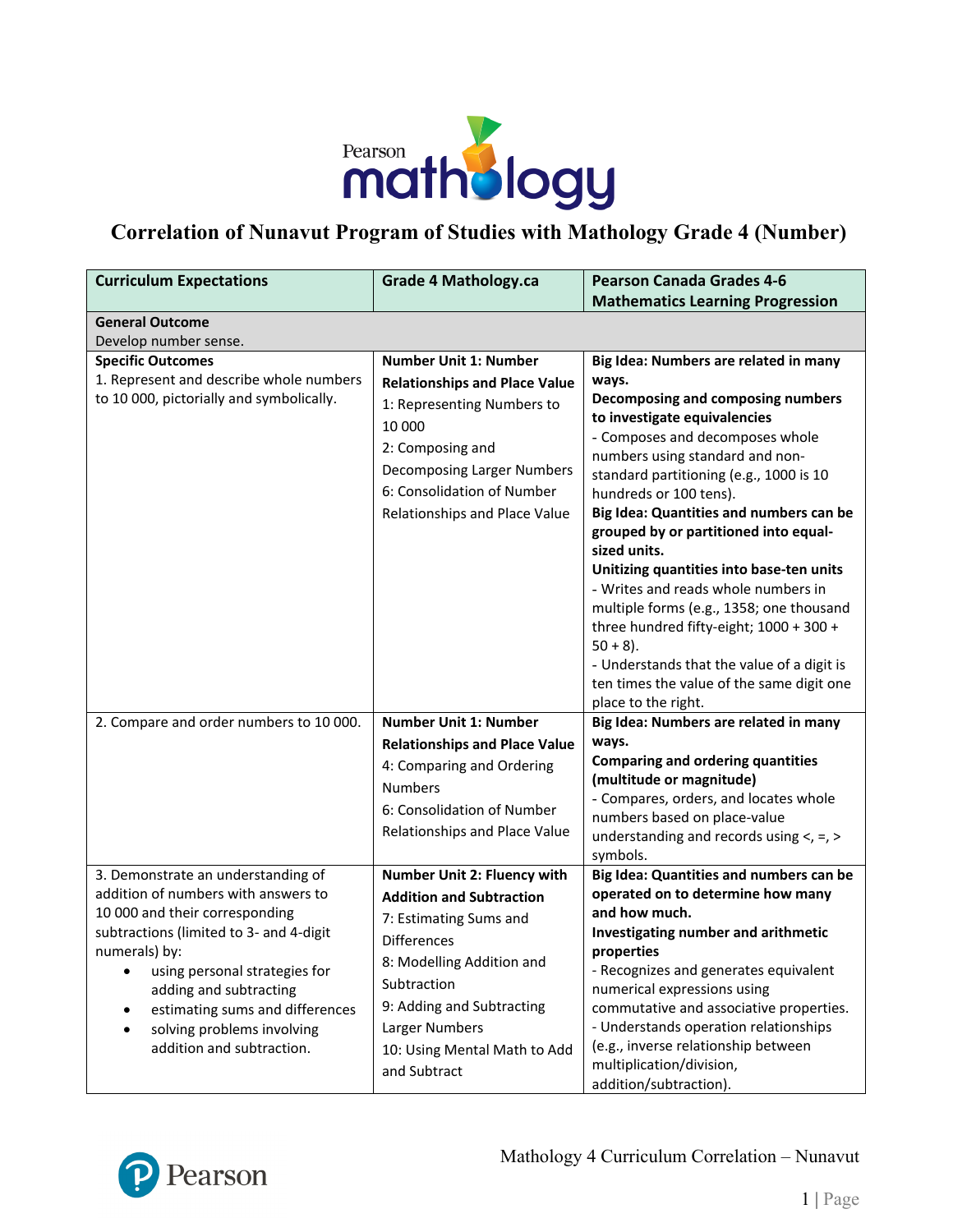|                                                                                                                                                  | 11: Creating and Solving<br>Problems<br>12: Consolidation of Fluency<br>with Addition and Subtraction                                                                                                                                                                                                                                                                                                                                         | - Understands the identity of operations<br>$(e.g., 5 + 0 = 5; 7 \times 1 = 7).$<br>Developing conceptual meaning of<br>operations<br>- Models and develops meaning for<br>whole number computation to four<br>digits.<br>Developing fluency of operations<br>- Estimates the result of whole number<br>operations using contextually relevant<br>strategies (e.g., How many buses are<br>needed to take the Grade 8 classes to the<br>museum?).                                                                     |
|--------------------------------------------------------------------------------------------------------------------------------------------------|-----------------------------------------------------------------------------------------------------------------------------------------------------------------------------------------------------------------------------------------------------------------------------------------------------------------------------------------------------------------------------------------------------------------------------------------------|----------------------------------------------------------------------------------------------------------------------------------------------------------------------------------------------------------------------------------------------------------------------------------------------------------------------------------------------------------------------------------------------------------------------------------------------------------------------------------------------------------------------|
|                                                                                                                                                  |                                                                                                                                                                                                                                                                                                                                                                                                                                               | - Solves whole number computation<br>using efficient strategies (e.g., mental<br>computation, algorithms, calculating cost<br>of transactions and change owing, saving<br>money to make a purchase).                                                                                                                                                                                                                                                                                                                 |
| 4. Apply the properties of 0 and 1 for<br>multiplication and the property of 1 for<br>division.                                                  | Number Unit 5: Fluency with<br><b>Multiplication and Division</b><br>Facts<br>24: Strategies for<br>Multiplication<br>27: Strategies for Division<br>29: Consolidation of Fluency<br>with Multiplication and<br><b>Division Facts</b>                                                                                                                                                                                                         | Big Idea: Quantities and numbers can be<br>operated on to determine how many<br>and how much.<br>Investigating number and arithmetic<br>properties<br>- Understands the identity of operations<br>$(e.g., 5 + 0 = 5; 7 \times 1 = 7).$                                                                                                                                                                                                                                                                               |
| 5. Describe and apply mental mathematics<br>strategies to determine basic<br>multiplication facts to $9 \times 9$ and related<br>division facts. | Number Unit 5: Fluency with<br><b>Multiplication and Division</b><br>Facts<br>24: Strategies for<br>Multiplication<br>25: Solving Multiplication<br>Problems<br>26: Relating Multiplication<br>and Division<br>27: Strategies for Division<br>29: Consolidation of Fluency<br>with Multiplication and<br><b>Division Facts</b><br><b>Patterning Unit 1: Increasing</b><br>and Decreasing Patterns<br>4: Investigating Number<br>Relationships | Big Idea: Quantities and numbers can be<br>operated on to determine how many<br>and how much.<br>Investigating number and arithmetic<br>properties<br>- Recognizes and generates equivalent<br>numerical expressions using<br>commutative and associative properties.<br>- Understands operational relationships<br>(e.g., inverse relationship between<br>multiplication/division,<br>addition/subtraction).<br>Developing fluency of operations<br>- Fluently recalls multiplication and<br>division facts to 100. |

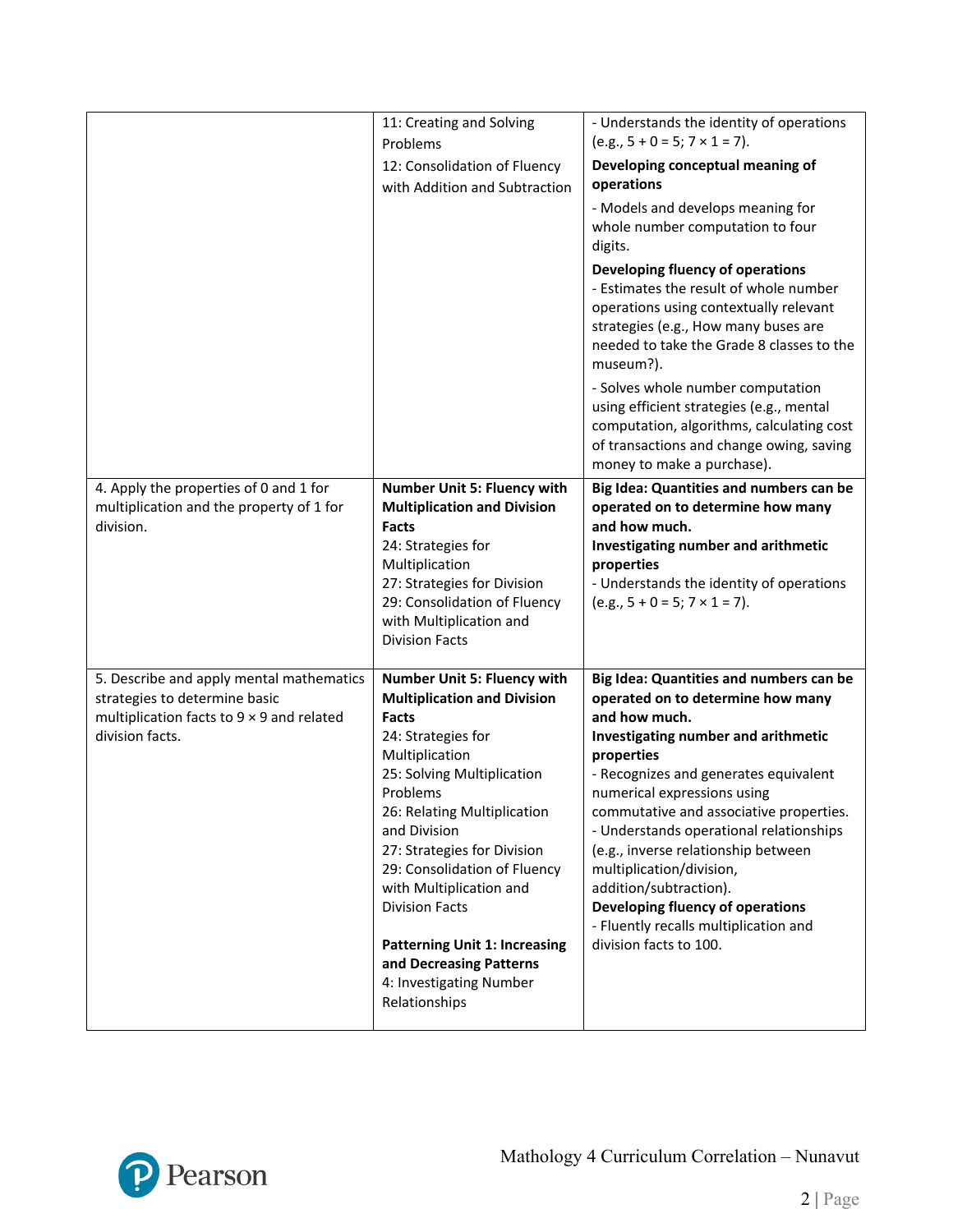| 6. Demonstrate an understanding of<br>multiplication (2- or 3-digit by 1-digit) to<br>solve problems by:<br>using personal strategies for<br>multiplication with and without<br>concrete materials<br>using arrays to represent<br>$\bullet$<br>multiplication<br>connecting concrete<br>representations to symbolic<br>representations<br>estimating products<br>applying the distributive<br>property.                | <b>Number Unit 6: Multiplying</b><br>and Dividing Larger Numbers<br>30: Exploring Strategies for<br>Multiplying<br>31: Estimating Products<br>35: Consolidation of<br>Multiplying and Dividing<br>Larger Numbers                                                                                                                                                                                                                                       | Big Idea: Quantities and numbers can be<br>operated on to determine how many<br>and how much.<br>Developing conceptual meaning of<br>operations<br>- Models and develops meaning for<br>whole number computation to four<br>digits.<br>Developing fluency of operations<br>- Estimates the result of whole number<br>operations using contextually relevant<br>strategies (e.g., How many buses are<br>needed to take the Grade 8 classes to the<br>museum?).<br>- Solves whole number computation<br>using efficient strategies (e.g., mental<br>computation, algorithms, calculating cost<br>of transactions and change owing, saving                                                              |
|-------------------------------------------------------------------------------------------------------------------------------------------------------------------------------------------------------------------------------------------------------------------------------------------------------------------------------------------------------------------------------------------------------------------------|--------------------------------------------------------------------------------------------------------------------------------------------------------------------------------------------------------------------------------------------------------------------------------------------------------------------------------------------------------------------------------------------------------------------------------------------------------|------------------------------------------------------------------------------------------------------------------------------------------------------------------------------------------------------------------------------------------------------------------------------------------------------------------------------------------------------------------------------------------------------------------------------------------------------------------------------------------------------------------------------------------------------------------------------------------------------------------------------------------------------------------------------------------------------|
| 7. Demonstrate an understanding of<br>division (1-digit divisor and up to 2-digit<br>dividend) to solve problems by:<br>using personal strategies for<br>dividing with and without<br>concrete materials<br>estimating quotients<br>relating division to multiplication.                                                                                                                                                | Number Unit 5: Fluency with<br><b>Multiplication and Division</b><br><b>Facts</b><br>27: Strategies for Division<br>29: Consolidation of Fluency<br>with Multiplication and<br><b>Division Facts</b><br><b>Number Unit 6: Multiplying</b><br>and Dividing Larger Numbers<br>32: Exploring Strategies for<br>Dividing<br>33: Estimating Quotients<br>34: Dividing with Remainders<br>35: Consolidation of<br>Multiplying and Dividing<br>Larger Numbers | money to make a purchase).<br>Big Idea: Quantities and numbers can be<br>operated on to determine how many<br>and how much.<br>Developing conceptual meaning of<br>operations<br>- Models and develops meaning for<br>whole number computation to four<br>digits.<br>Developing fluency of operations<br>- Estimates the results of whole number<br>operations using contextually relevant<br>strategies (e.g., How many buses are<br>needed to take the Grade 8 classes to the<br>museum?).<br>- Solves whole number computation<br>using efficient strategies (e.g., mental<br>computation, algorithms, calculating cost<br>of transactions and change owing, saving<br>money to make a purchase). |
| 8. Demonstrate an understanding of<br>fractions less than or equal to one by<br>using concrete, pictorial and symbolic<br>representations to:<br>name and record fractions for the<br>parts of a whole or a set<br>compare and order fractions<br>model and explain that for<br>different wholes, two identical<br>fractions may not represent the<br>same quantity<br>provide examples of where<br>fractions are used. | <b>Number Unit 3: Fractions</b><br>13: What Are Fractions?<br>14: Counting by Unit Fractions<br>15: Exploring Different<br>Representations of Fractions<br>17: Exploring Equivalence in<br>Fractions<br>18: Comparing and Ordering<br>Fractions<br>19: Consolidation of Fractions                                                                                                                                                                      | Big Idea: Numbers are related in many<br>ways.<br><b>Comparing and ordering quantities</b><br>(multitude or magnitude)<br>- Compares, orders, and locates fractions<br>with the same numerator or<br>denominator using reasoning (e.g., $\frac{3}{5} > \frac{3}{6}$<br>because fifths are larger parts).<br><b>Estimating quantities and numbers</b><br>- Estimates the size and magnitude of<br>fractions by comparing to benchmarks.                                                                                                                                                                                                                                                               |

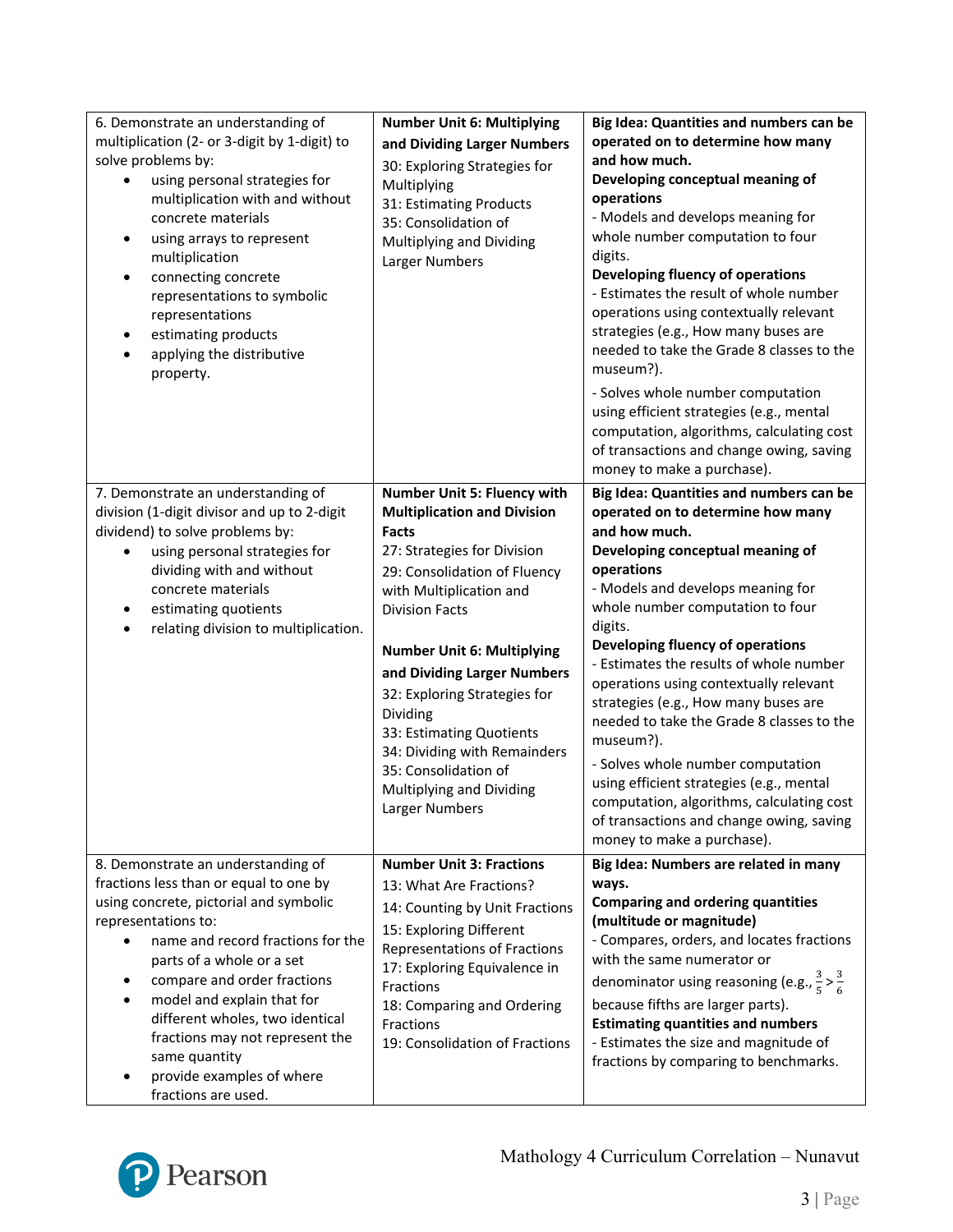|                                                                                                             |                                                                                                                     | Big Idea: Quantities and numbers can be<br>grouped by or partitioned into equal-<br>sized units.<br>Partitioning quantities to form fractions<br>- Partitions fractional parts into smaller<br>fractional parts (e.g., partitions halves<br>into thirds to create sixths).<br>- Uses models to describe, name, and<br>count forward and backward by unit<br>fractions.<br>- Explains that two equivalent fractions<br>represent the same part of a whole, but<br>not necessarily equal quantities (e.g., $\frac{1}{2}$ of<br>a set of 12 and $\frac{1}{2}$ of a set of 6 are equal<br>fractions, but unequal quantities).                                                                                                                                                                                                                                                                                                                                                                                                                                                                                                                                                |
|-------------------------------------------------------------------------------------------------------------|---------------------------------------------------------------------------------------------------------------------|--------------------------------------------------------------------------------------------------------------------------------------------------------------------------------------------------------------------------------------------------------------------------------------------------------------------------------------------------------------------------------------------------------------------------------------------------------------------------------------------------------------------------------------------------------------------------------------------------------------------------------------------------------------------------------------------------------------------------------------------------------------------------------------------------------------------------------------------------------------------------------------------------------------------------------------------------------------------------------------------------------------------------------------------------------------------------------------------------------------------------------------------------------------------------|
| 9. Represent and describe decimals<br>(tenths and hundredths), concretely,<br>pictorially and symbolically. | <b>Number Unit 4: Decimals</b><br>20: Exploring Tenths<br>21: Exploring Hundredths<br>23: Consolidation of Decimals | Big Idea: The set of real numbers is<br>infinite.<br><b>Extending whole number understanding</b><br>to the set of real numbers<br>- Explores decimal fractions to tenths<br>(e.g., 0.1, 0.5, 0.8) and hundredths (e.g.,<br>$0.42, 0.05, 0.90$ ).<br>Big Idea: Numbers are related in many<br>ways.<br><b>Estimating quantities and numbers</b><br>- Estimates the location of decimals and<br>fractions on a number line.<br>Big Idea: Quantities and numbers can be<br>grouped by or partitioned into equal-<br>sized units.<br>Unitizing quantities into base-ten units<br>- Uses fractions with denominators of 10<br>to develop decimal fraction<br>understanding and notation (e.g., five-<br>tenths is $\frac{5}{10}$ or 0.5).<br>- Counts forwards and backwards by<br>decimal units (e.g., 0.1, 0.2,  0.9, 1.0).<br>- Understands that the value of a digit is<br>ten times the value of the same digit one<br>place to the right.<br>- Understands that the value of a digit is<br>one-tenth the value of the same digit one<br>place to the left.<br>- Writes and reads decimal numbers in<br>multiple forms (e.g., numerals, number<br>names, expanded form). |

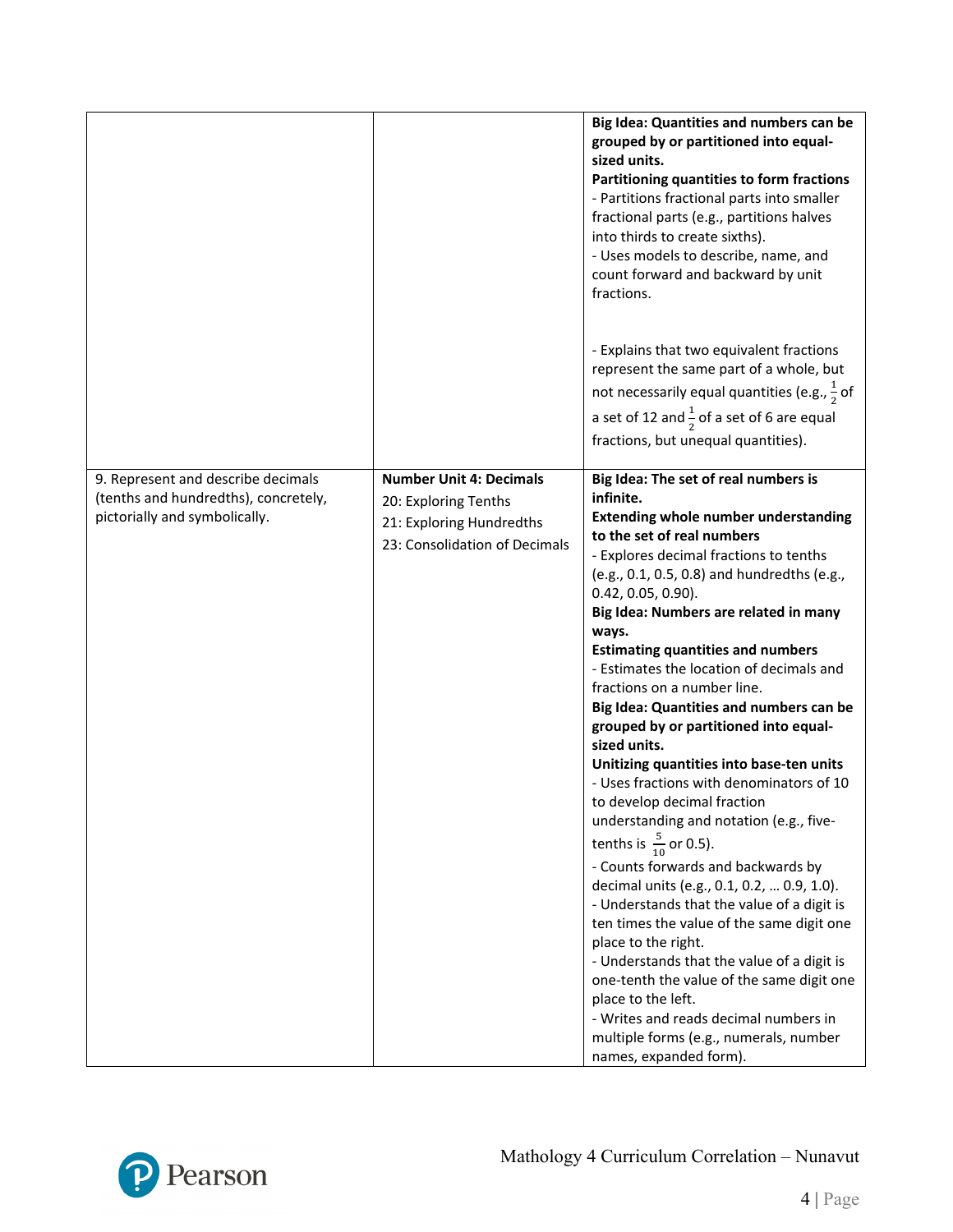| 10. Relate decimals to fractions and<br>fractions to decimals (to hundredths).                                                                                                                                                                                        | <b>Number Unit 4: Decimals</b><br>20: Exploring Tenths<br>21: Exploring Hundredths<br>23: Consolidation of Decimals                                                                                                                                                                             | Big Idea: Quantities and numbers can be<br>grouped by or partitioned into equal-<br>sized units.<br>Unitizing quantities into base-ten units<br>- Uses fractions with denominators of 10<br>to develop decimal fraction<br>understanding and notation (e.g., five-<br>tenths is $\frac{5}{10}$ or 0.5).                                                                                                                                                                                                        |
|-----------------------------------------------------------------------------------------------------------------------------------------------------------------------------------------------------------------------------------------------------------------------|-------------------------------------------------------------------------------------------------------------------------------------------------------------------------------------------------------------------------------------------------------------------------------------------------|----------------------------------------------------------------------------------------------------------------------------------------------------------------------------------------------------------------------------------------------------------------------------------------------------------------------------------------------------------------------------------------------------------------------------------------------------------------------------------------------------------------|
| 11. Demonstrate an understanding of<br>addition and subtraction of decimals<br>(limited to hundredths) by:<br>using personal strategies to<br>determine sums and differences<br>estimating sums and differences<br>using mental math strategies<br>to solve problems. | <b>Number Unit 7: Operations</b><br>with Fractions and Decimals<br>36: Estimating Sums and<br>Differences with Decimals<br>37: Adding and Subtracting<br>Decimals<br>38: Using Mental Math to Add<br>and Subtract Decimals<br>39: Consolidation of<br>Operations with Fractions and<br>Decimals | Big Idea: Quantities and numbers can be<br>operated on to determine how many<br>and how much.<br>Developing conceptual meaning of<br>operations<br>- Demonstrates an understanding of<br>decimal number computation through<br>modelling and flexible strategies.<br>Developing fluency of operations<br>- Estimates sums and differences of<br>decimal numbers (e.g., calculating cost of<br>transactions involving dollars and cents).<br>- Solves decimal number computation<br>using efficient strategies. |

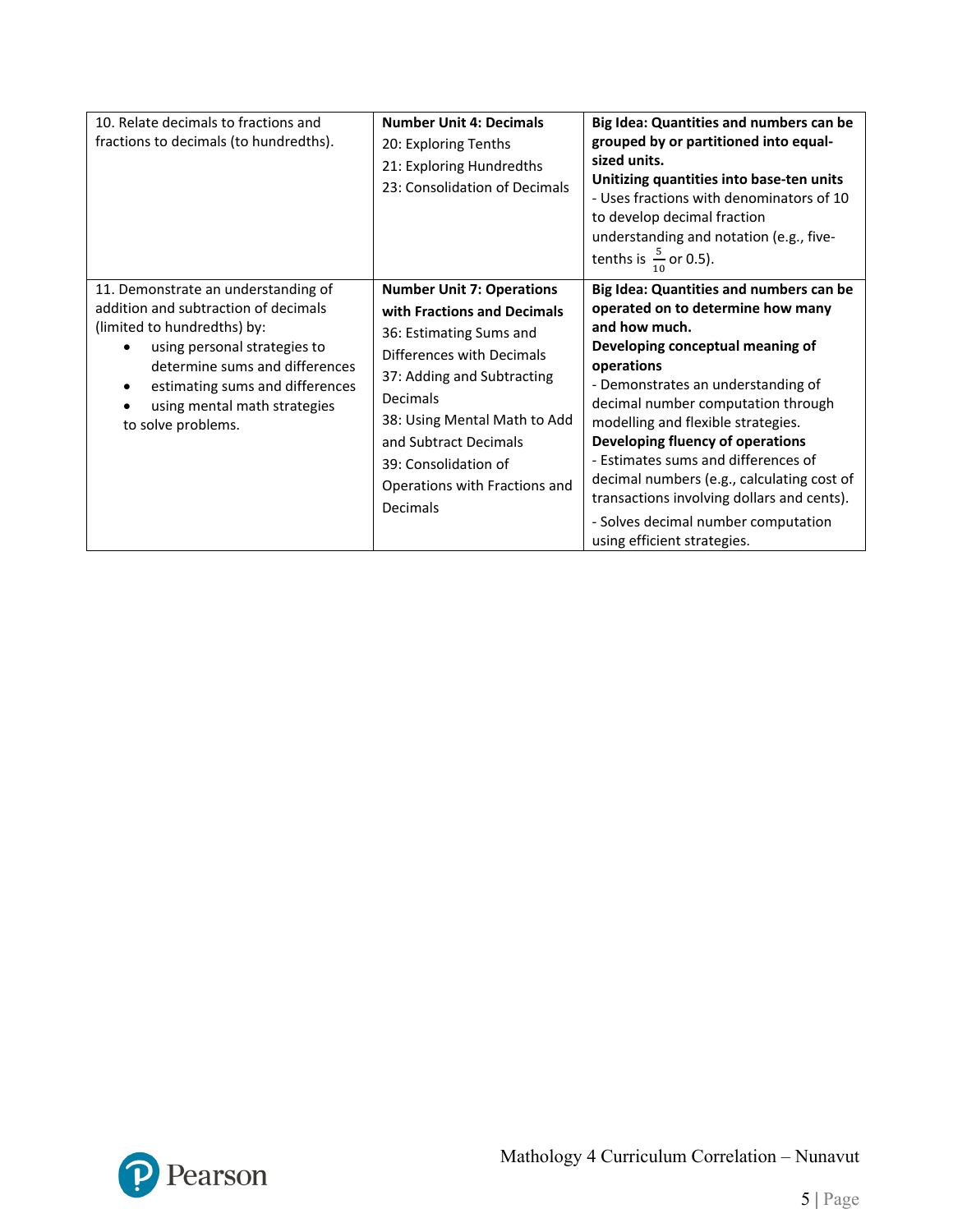

## **Correlation of Nunavut Program of Studies with Mathology Grade 4 (Patterns and Relations: Patterns)**

| <b>Curriculum Expectations</b>                                                                                   | <b>Grade 4 Mathology.ca</b>                                                                                                                                                                                                                                           | <b>Pearson Canada Grades 4-6</b>                                                                                                                                                                                                                                                                                                                                                                                                                                                                                                                                                                                                                                                                                                                                                                    |
|------------------------------------------------------------------------------------------------------------------|-----------------------------------------------------------------------------------------------------------------------------------------------------------------------------------------------------------------------------------------------------------------------|-----------------------------------------------------------------------------------------------------------------------------------------------------------------------------------------------------------------------------------------------------------------------------------------------------------------------------------------------------------------------------------------------------------------------------------------------------------------------------------------------------------------------------------------------------------------------------------------------------------------------------------------------------------------------------------------------------------------------------------------------------------------------------------------------------|
|                                                                                                                  |                                                                                                                                                                                                                                                                       | <b>Mathematics Learning Progression</b>                                                                                                                                                                                                                                                                                                                                                                                                                                                                                                                                                                                                                                                                                                                                                             |
| <b>General Outcome</b><br>Use patterns to describe the world and to solve problems.                              |                                                                                                                                                                                                                                                                       |                                                                                                                                                                                                                                                                                                                                                                                                                                                                                                                                                                                                                                                                                                                                                                                                     |
| <b>Specific Outcomes</b><br>1. Identify and describe patterns found in<br>tables and charts.                     | <b>Patterning Unit 1: Increasing</b><br>and Decreasing Patterns<br>2: Investigating Increasing and<br><b>Decreasing Patterns</b><br>3: Representing Patterns<br>4: Investigating Number<br>Relationships<br>6: Consolidation of Increasing<br>and Decreasing Patterns | <b>Big Idea: Regularity and repetition</b><br>form patterns that can be generalized<br>and predicted mathematically.<br>Representing patterns, relations, and<br>functions<br>- Describes, generates, extends,<br>translates, and corrects number and<br>shape patterns that follow a<br>predetermined rule.<br>Generalizing and analyzing patterns,<br>relations, and functions<br>- Explains the rule for numeric patterns<br>including the starting point and change<br>(e.g., given: 16, 22, 28, 34,  Start at<br>16 and add 6 each time).<br>- Describes numeric and shape patterns<br>using words and numbers.                                                                                                                                                                                |
| 2. Translate among different<br>representations of a pattern, such as a<br>table, a chart or concrete materials. | <b>Patterning Unit 1: Increasing</b><br>and Decreasing Patterns<br>3: Representing Patterns<br>6: Consolidation of Increasing<br>and Decreasing Patterns                                                                                                              | <b>Big Idea: Regularity and repetition</b><br>form patterns that can be generalized<br>and predicted mathematically.<br>Representing patterns, relations, and<br>functions<br>- Describes, generates, extends,<br>translates, and corrects number and<br>shape patterns that follow a<br>predetermined rule.<br>- Uses multiple approaches to model<br>situations involving repetition (i.e.,<br>repeating patterns) and change (i.e.,<br>increasing/decreasing patterns) (e.g.,<br>using objects, tables, graphs, symbols,<br>loops and nested loops in coding).<br>Generalizing and analyzing patterns,<br>relations, and functions<br>- Explains the rule for numeric patterns<br>including the starting point and change<br>(e.g., given: 16, 22, 28, 34,  Start at<br>16 and add 6 each time). |

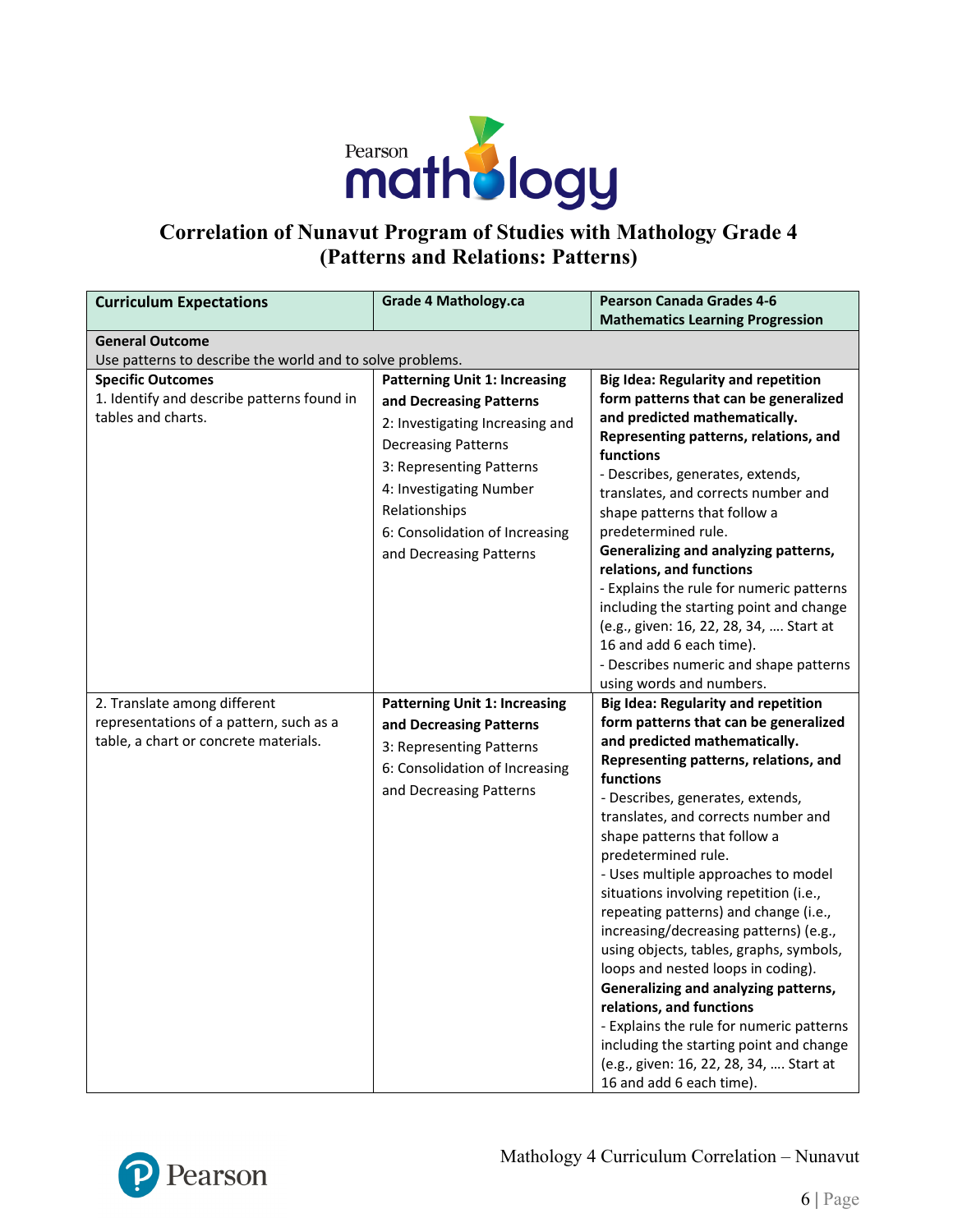|                                                                                                                 |                                                                                                                                                                                                                           | - Describes numeric and shape                                                                                                                                                                                                                                                                                                                                                                                                                                                                                                                                                                                                                             |
|-----------------------------------------------------------------------------------------------------------------|---------------------------------------------------------------------------------------------------------------------------------------------------------------------------------------------------------------------------|-----------------------------------------------------------------------------------------------------------------------------------------------------------------------------------------------------------------------------------------------------------------------------------------------------------------------------------------------------------------------------------------------------------------------------------------------------------------------------------------------------------------------------------------------------------------------------------------------------------------------------------------------------------|
| 3. Represent, describe and extend<br>patterns and relationships, using charts<br>and tables, to solve problems. | <b>Patterning Unit 1: Increasing</b><br>and Decreasing Patterns<br>2: Investigating Increasing and<br><b>Decreasing Patterns</b><br>3: Representing Patterns<br>6: Consolidation of Increasing<br>and Decreasing Patterns | patterns using words and numbers.<br><b>Big Idea: Regularity and repetition</b><br>form patterns that can be generalized<br>and predicted mathematically.<br>Representing patterns, relations, and<br>functions<br>- Describes, generates, extends,<br>translates, and corrects number and<br>shape patterns that follow a<br>predetermined rule.<br>Generalizing and analyzing patterns,<br>relations, and functions<br>- Explains the rule for numeric patterns<br>including the starting point and change<br>(e.g., given: 16, 22, 28, 34,  Start at<br>16 and add 6 each time).<br>- Describes numeric and shape<br>patterns using words and numbers. |
| 4. Identify and explain mathematical<br>relationships, using charts and diagrams,<br>to solve problems.         | Pattern Unit 1: Increasing and<br><b>Decreasing Patterns</b><br>4: Investigating Number<br>Relationships<br>5: Sorting in Venn Diagrams<br>and Venn Diagrams<br>6: Consolidation of Increasing<br>and Decreasing Patterns | <b>Big Idea: Regularity and repetition</b><br>form patterns that can be generalized<br>and predicted mathematically.<br>Representing patterns, relations, and<br>functions<br>- Describes, generates, extends,<br>translates, and corrects number and<br>shape patterns that follow a<br>predetermined rule.<br>Generalizing and analyzing patterns,<br>relations, and functions<br>- Explains the rule for numeric patterns<br>including the starting point and change<br>(e.g., given: 16, 22, 28, 34,  Start at<br>16 and add 6 each time).<br>- Describes numeric and shape<br>patterns using words and numbers.                                      |

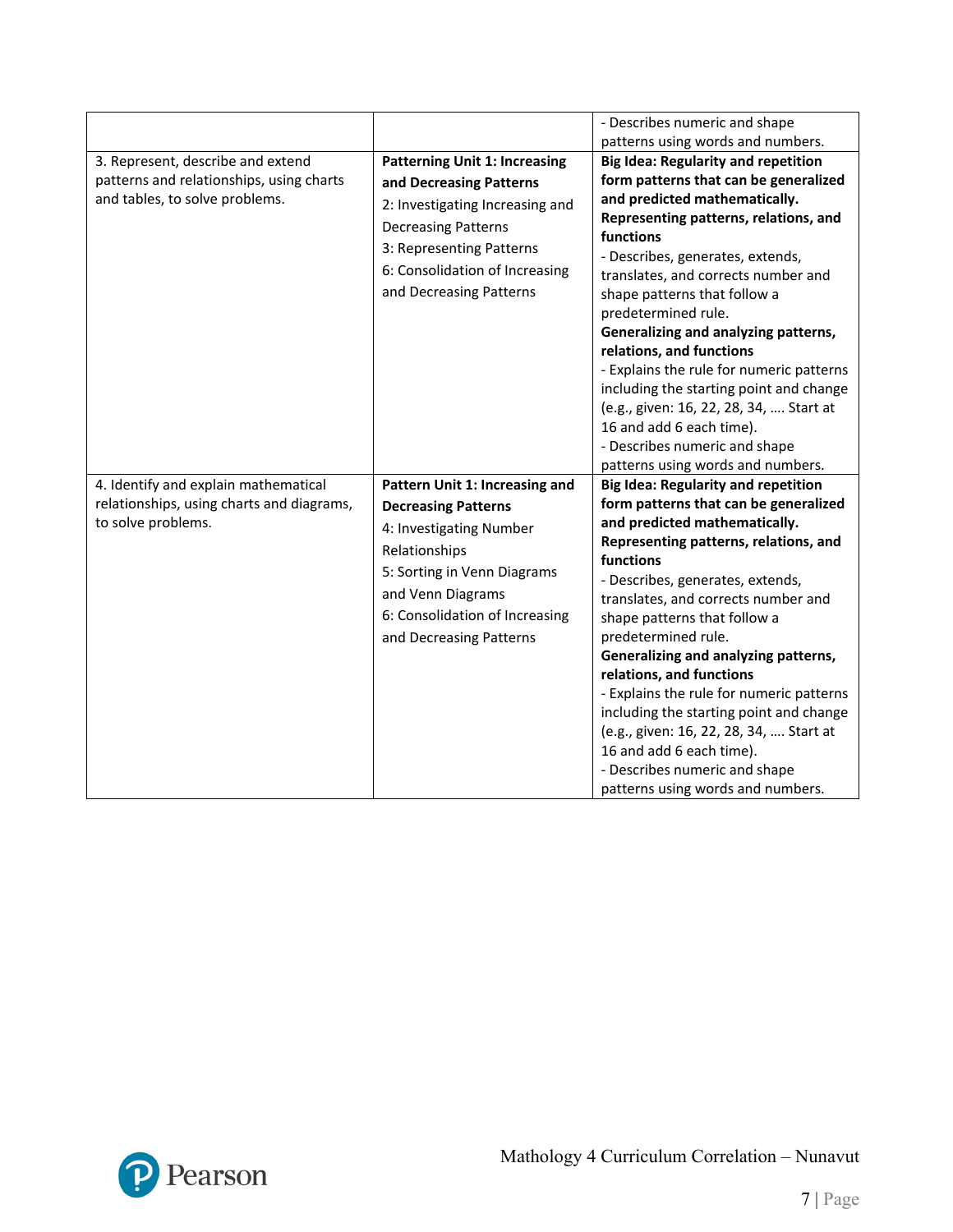

## **Correlation of Nunavut Program of Studies with Mathology Grade 4 (Patterns and Relations: Variables and Equations)**

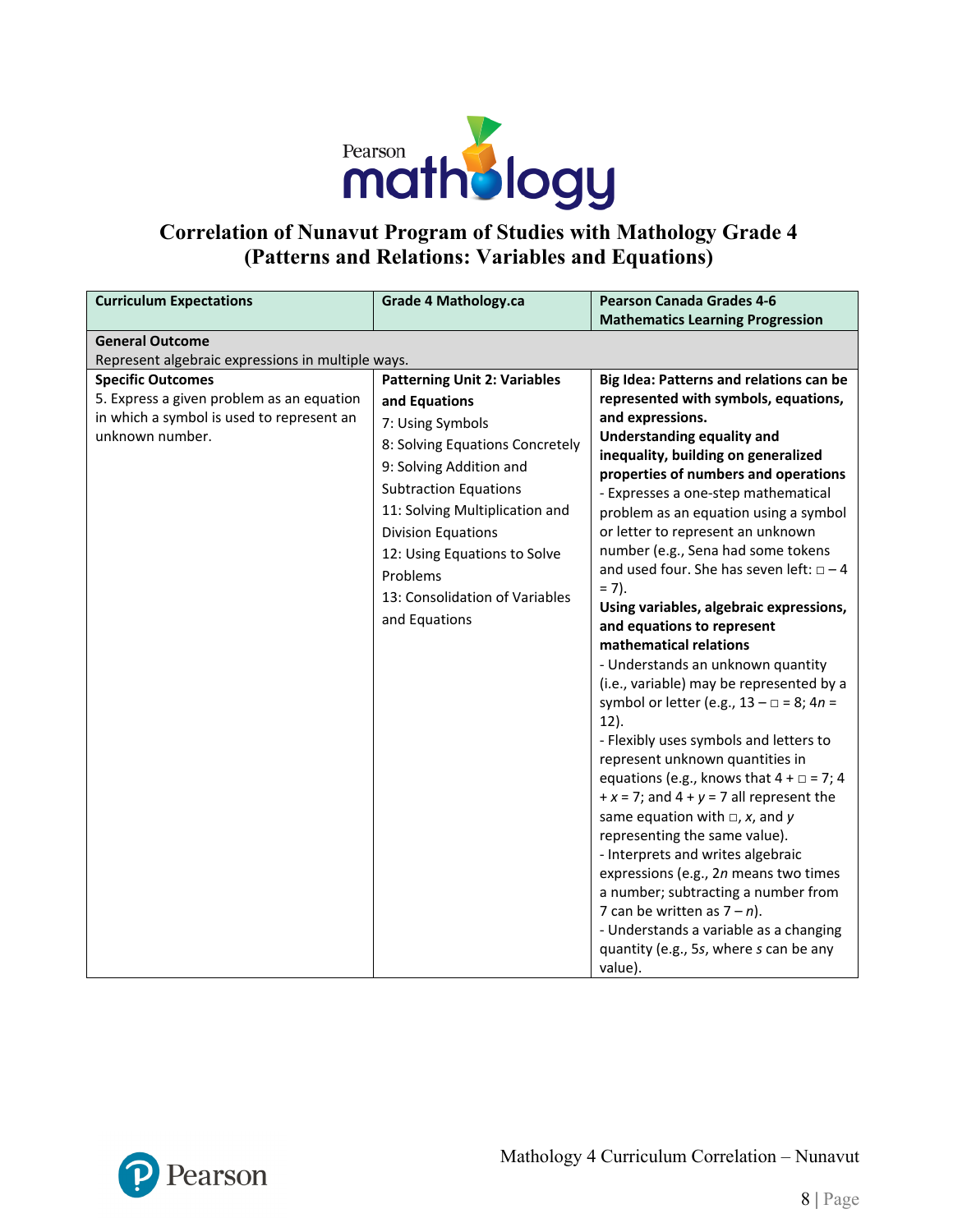| 6. Solve one-step equations involving a<br>symbol to represent an unknown number. | <b>Patterning Unit 2: Variables</b><br>and Equations<br>8: Solving Equations Concretely<br>9: Solving Addition and<br><b>Subtraction Equations</b><br>11: Solving Multiplication and<br><b>Division Equations</b><br>12: Using Equations to Solve<br>Problems<br>13: Consolidation of Variables<br>and Equations | Big Idea: Patterns and relations can be<br>represented with symbols, equations,<br>and expressions.<br><b>Understanding equality and</b><br>inequality, building on generalized<br>properties of numbers and operations<br>- Determines an unknown number in<br>simple one-step equations using<br>different strategies (e.g., $n \times 3 = 12$ ; 13<br>$- \Box = 8$ ).<br>- Uses arithmetic properties to<br>investigate and transform one-step<br>addition and multiplication equations<br>(e.g., $5 + 4 = 9$ and $5 + a = 9$ have the<br>same structure and can be rearranged<br>in similar ways to maintain equality: 4<br>$+5 = 9$ and $a + 5 = 9$ ).<br>- Uses arithmetic properties to<br>investigate and transform one-step<br>subtraction and division equations<br>(e.g., $12 - 5 = 7$ and $12 - b = 7$ have the<br>same structure and can be rearranged<br>in similar ways to maintain equality: 12<br>$-7 = 5$ and $12 - 7 = b$ ). |
|-----------------------------------------------------------------------------------|------------------------------------------------------------------------------------------------------------------------------------------------------------------------------------------------------------------------------------------------------------------------------------------------------------------|-------------------------------------------------------------------------------------------------------------------------------------------------------------------------------------------------------------------------------------------------------------------------------------------------------------------------------------------------------------------------------------------------------------------------------------------------------------------------------------------------------------------------------------------------------------------------------------------------------------------------------------------------------------------------------------------------------------------------------------------------------------------------------------------------------------------------------------------------------------------------------------------------------------------------------------------------|
|-----------------------------------------------------------------------------------|------------------------------------------------------------------------------------------------------------------------------------------------------------------------------------------------------------------------------------------------------------------------------------------------------------------|-------------------------------------------------------------------------------------------------------------------------------------------------------------------------------------------------------------------------------------------------------------------------------------------------------------------------------------------------------------------------------------------------------------------------------------------------------------------------------------------------------------------------------------------------------------------------------------------------------------------------------------------------------------------------------------------------------------------------------------------------------------------------------------------------------------------------------------------------------------------------------------------------------------------------------------------------|

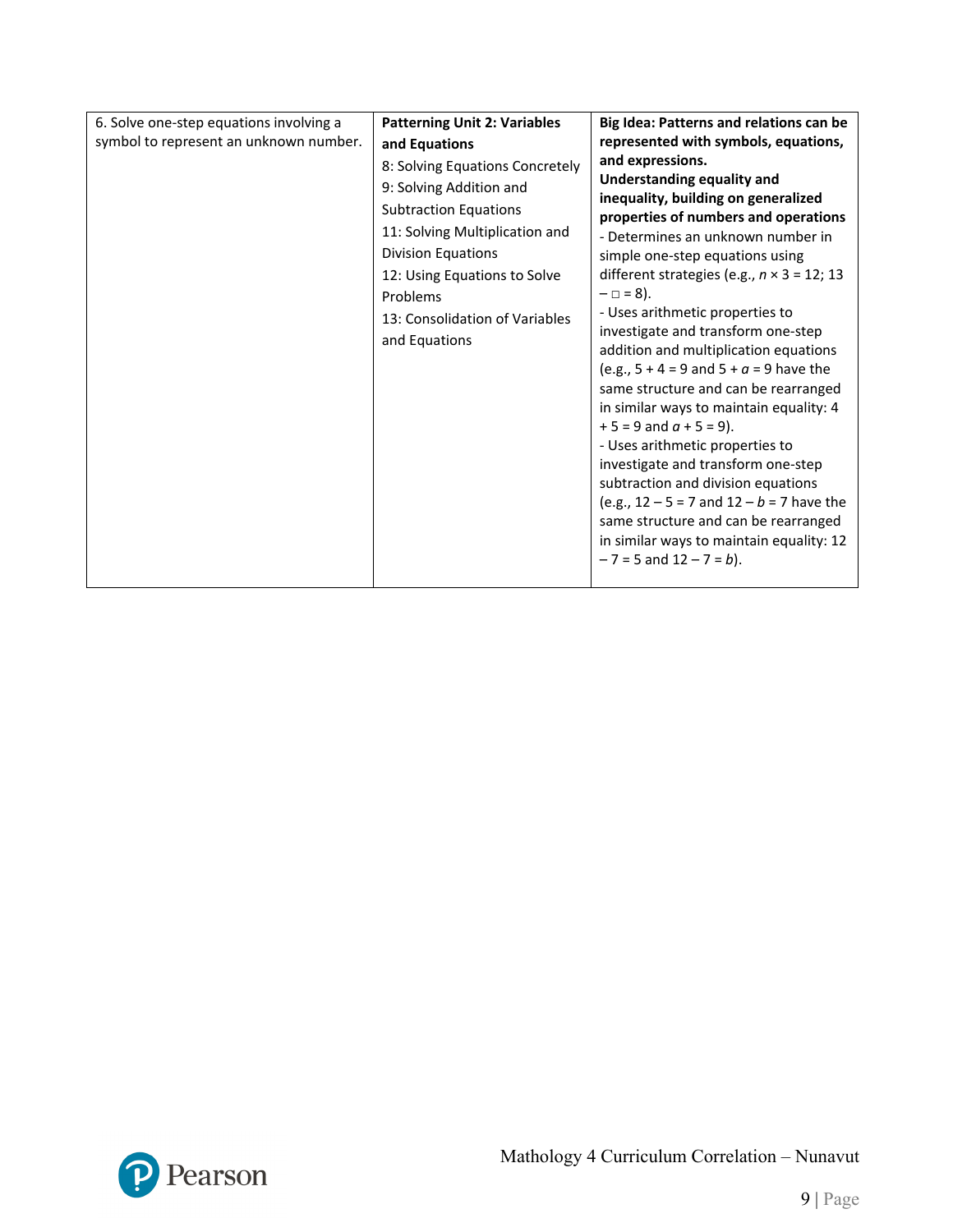

## **Correlation of Nunavut Program of Studies with Mathology Grade 4 (Shape and Space: Measurement)**

| <b>Curriculum Expectations</b>                                                                                                                                                                                                                                                                                                                                                                   | <b>Grade 4 Mathology.ca</b>                                                                                                                                                                                              | <b>Pearson Canada Grades 4-6</b><br><b>Mathematics Learning Progression</b>                                                                                                                                                                                                                                                                                                                                                                                          |
|--------------------------------------------------------------------------------------------------------------------------------------------------------------------------------------------------------------------------------------------------------------------------------------------------------------------------------------------------------------------------------------------------|--------------------------------------------------------------------------------------------------------------------------------------------------------------------------------------------------------------------------|----------------------------------------------------------------------------------------------------------------------------------------------------------------------------------------------------------------------------------------------------------------------------------------------------------------------------------------------------------------------------------------------------------------------------------------------------------------------|
| <b>General Outcome</b><br>Use direct and indirect measurement to solve problems.                                                                                                                                                                                                                                                                                                                 |                                                                                                                                                                                                                          |                                                                                                                                                                                                                                                                                                                                                                                                                                                                      |
| <b>Specific Outcomes</b><br>1. Read and record time, using digital and<br>analog clocks, including 24-hour clocks.                                                                                                                                                                                                                                                                               | <b>Measurement Unit 3: Time</b><br>12: Exploring Time<br>13: Telling Time in One- and<br><b>Five-Minute Intervals</b><br>14: Telling Time on a 24-Hour<br>Clock<br>18: Consolidation of Time                             | Big Idea: Assigning a unit to a<br>continuous attribute allows us to<br>measure and make comparisons.<br>Selecting and using units to estimate,<br>measure, construct, and make<br>comparisons<br>- Reads and records time (i.e., digital<br>and analogue) and calendar dates.<br><b>Understanding relationships among</b><br>measured units<br>- Understands relationship among<br>different measures of time (e.g.,<br>seconds, minutes, hours, days,<br>decades). |
| 2. Read and record calendar dates in a<br>variety of formats.                                                                                                                                                                                                                                                                                                                                    | <b>Measurement Unit 3: Time</b><br>17: Exploring Calendar Dates<br>18: Consolidation of Time                                                                                                                             | Big Idea: Assigning a unit to a<br>continuous attribute allows us to<br>measure and make comparisons.<br>Selecting and using units to estimate,<br>measure, construct, and make<br>comparisons<br>- Reads and records time (i.e., digital<br>and analogue) and calendar dates.<br><b>Understanding relationships among</b><br>measured units<br>- Understands relationship among<br>different measures of time (e.g.,<br>seconds, minutes, hours, days,<br>decades). |
| 3. Demonstrate an understanding of area<br>of regular and irregular 2-D shapes by:<br>recognizing that area is<br>$\bullet$<br>measured in square units<br>selecting and justifying referents<br>$\bullet$<br>for the units cm <sup>2</sup> or m <sup>2</sup><br>estimating area, using referents<br>for $cm2$ or $m2$<br>determining and recording area<br>(cm <sup>2</sup> or m <sup>2</sup> ) | Measurement Unit 1: Length,<br><b>Perimeter, and Area</b><br>4: Estimating and Measuring<br>Area in Square Metres<br>5: Estimating and Measuring<br>Area in Square Centimetres<br>6: Exploring the Area of<br>Rectangles | Big Idea: Many things in our world<br>(e.g., objects, spaces, events) have<br>attributes that can be measured and<br>compared.<br>Understanding attributes that can be<br>measured, compared, and ordered<br>- Understands area as an attribute of 2-<br>D shapes that can be measured and                                                                                                                                                                           |

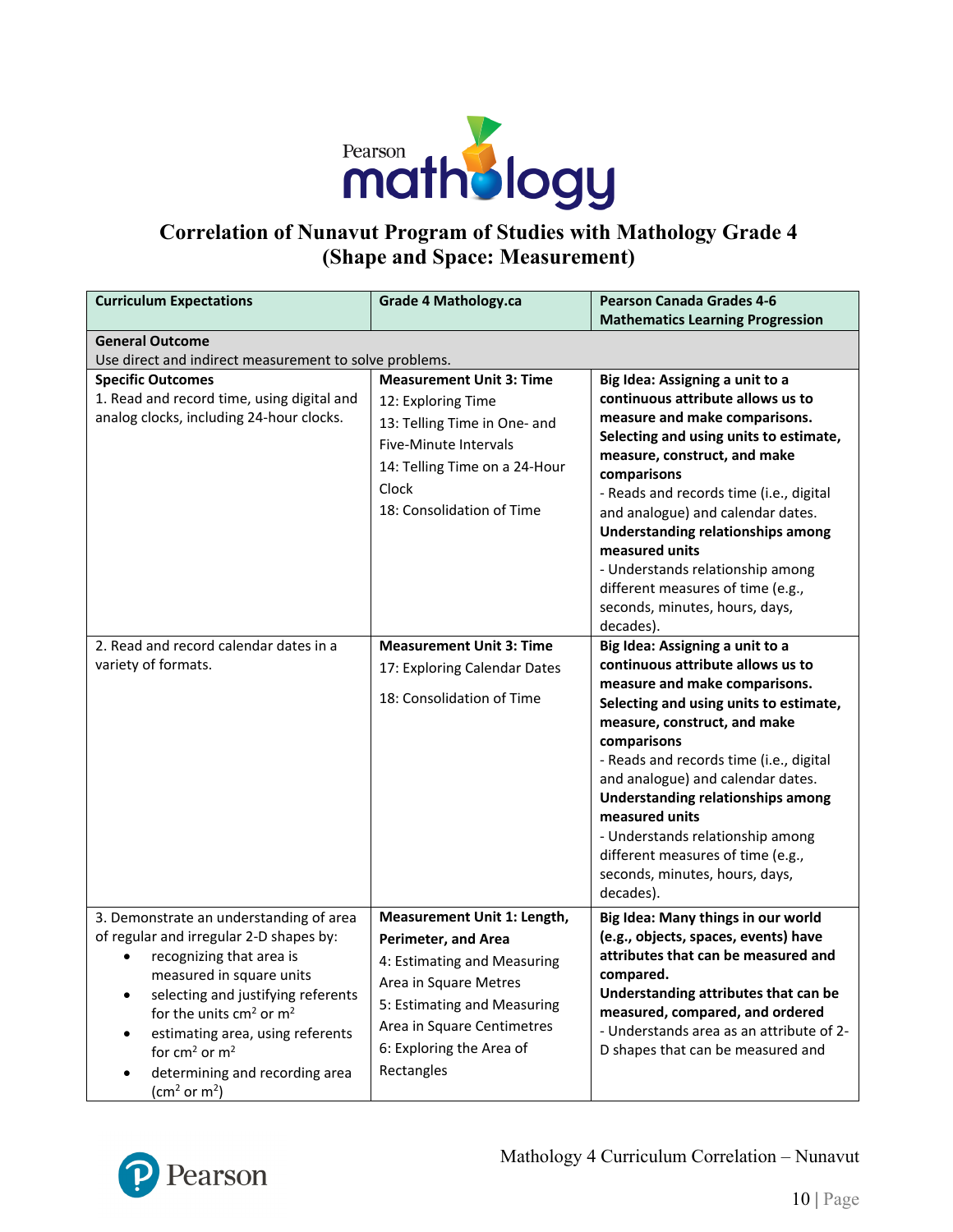| constructing different rectangles<br>for a given area ( $\text{cm}^2$ or $\text{m}^2$ ) in | 7: Consolidation of Length,<br>Perimeter, and Area | compared.                                                                                                                                                                                                                                                                                                                   |
|--------------------------------------------------------------------------------------------|----------------------------------------------------|-----------------------------------------------------------------------------------------------------------------------------------------------------------------------------------------------------------------------------------------------------------------------------------------------------------------------------|
| order to demonstrate that many<br>different rectangles may have<br>the same area.          |                                                    | Big Idea: Assigning a unit to a<br>continuous attribute allows us to<br>measure and make comparisons.<br>Selecting and using units to estimate,<br>measure, construct, and make<br>comparisons<br>- Develops understanding of square<br>units (e.g., square unit, square cm,<br>square m) to measure area of 2-D<br>shapes. |

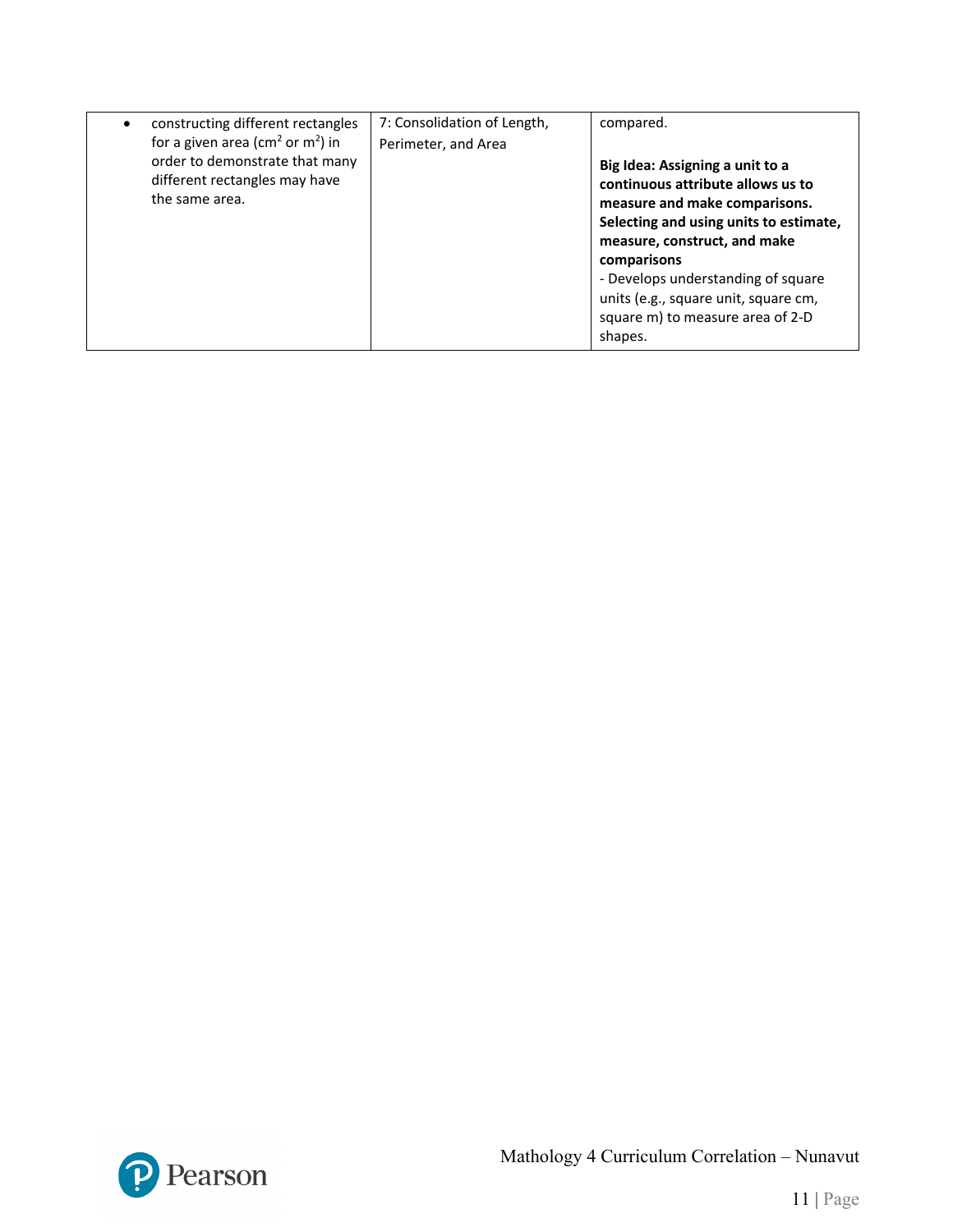

#### **Correlation of Nunavut Program of Studies with Mathology Grade 4 (Shape and Space: 3-D Objects and 2-D Shapes)**

| <b>Curriculum Expectations</b>                                                                                                                                                                                                             | Grade 4 Mathology.ca                                                                                                                    | <b>Pearson Canada Grades 4-6</b><br><b>Mathematics Learning Progression</b>                                                                                                                                                                                                                                                                       |
|--------------------------------------------------------------------------------------------------------------------------------------------------------------------------------------------------------------------------------------------|-----------------------------------------------------------------------------------------------------------------------------------------|---------------------------------------------------------------------------------------------------------------------------------------------------------------------------------------------------------------------------------------------------------------------------------------------------------------------------------------------------|
| <b>General Outcome</b><br>Describe the characteristics of 3-D objects and 2-D shapes, and analyze the relationships among them.<br><b>Specific Outcomes</b><br>4. Describe and construct right<br>rectangular and right triangular prisms. | <b>Geometry Unit 1A: 2-D Shapes</b><br>and 3-D Solids<br>2: Identifying and Describing<br>Prisms<br>3: Constructing Models of<br>Prisms | Big Ideas: 2-D shapes and 3-D solids<br>can be analyzed and classified in<br>different ways by their attributes.<br>Investigating geometric attributes and<br>properties of 2-D shapes and 3-D<br>solids                                                                                                                                          |
|                                                                                                                                                                                                                                            | 5: Consolidation of 2-D Shapes<br>and 3-D Solids                                                                                        | - Sorts, describes, constructs, and<br>classifies 3-D objects based on edges,<br>faces, vertices, and angles (e.g., prisms,<br>pyramids).<br>Investigating 2-D shapes, 3-D solids,<br>and their attributes through<br>composition and decomposition<br>- Identifies and constructs nets for 3-D<br>objects made from triangles and<br>rectangles. |

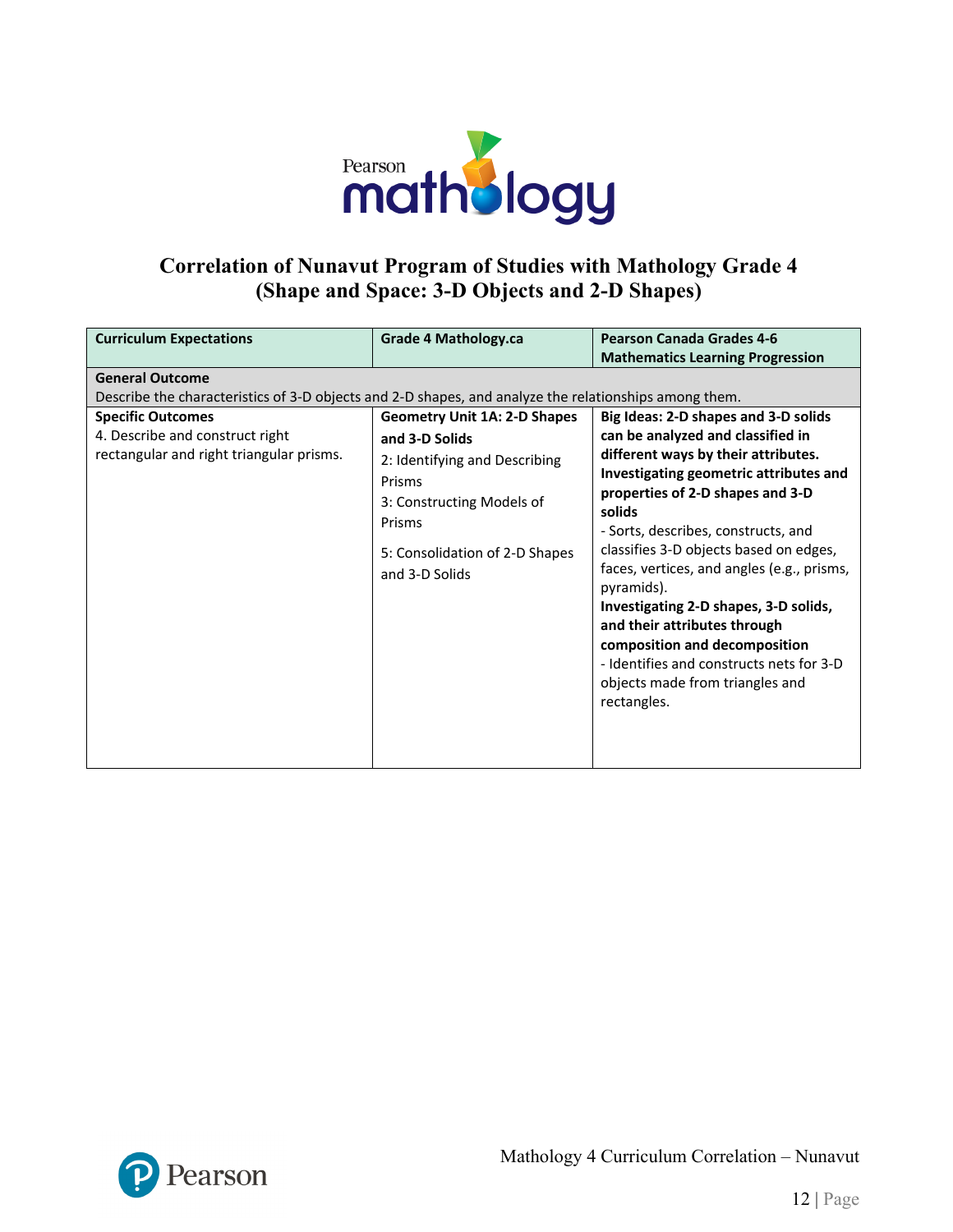

## **Correlation of Nunavut Program of Studies with Mathology Grade 4 (Shape and Space: Transformations)**

| <b>Curriculum Expectations</b><br><b>General Outcome</b><br>Describe and analyze position and motion of objects and shapes.<br><b>Specific Outcomes</b><br>5. Demonstrate an understanding of<br>congruency, concretely and pictorially. | <b>Grade 4 Mathology.ca</b><br><b>Geometry Unit 1A: 2-D Shapes</b><br>and 3-D Solids<br>1: Exploring Congruence<br>5: Consolidation of 2-D Shapes<br>and 3-D Solids | <b>Pearson Canada Grades 4-6</b><br><b>Mathematics Learning Progression</b><br>Big Ideas: 2-D shapes and 3-D solids<br>can be transformed in many ways and<br>analyzed for change.<br>Exploring 2-D shapes and 3-D solids by<br>applying and visualizing<br>transformations<br>- Demonstrates an understanding of<br>congruency (i.e., same side lengths and<br>angles). |
|------------------------------------------------------------------------------------------------------------------------------------------------------------------------------------------------------------------------------------------|---------------------------------------------------------------------------------------------------------------------------------------------------------------------|--------------------------------------------------------------------------------------------------------------------------------------------------------------------------------------------------------------------------------------------------------------------------------------------------------------------------------------------------------------------------|
| 6. Demonstrate an understanding of line<br>symmetry by:<br>identifying symmetrical 2-D<br>shapes<br>creating symmetrical 2-D shapes<br>drawing one or more lines of<br>symmetry in a 2-D shape.                                          | <b>Geometry Unit 1A: 2-D Shapes</b><br>and 3-D Solids<br>4: Understanding Line<br>Symmetry<br>5: Consolidation of 2-D Shapes<br>and 3-D Solids                      | Big Ideas: 2-D shapes and 3-D solids<br>can be transformed in many ways and<br>analyzed for change.<br><b>Exploring symmetry to analyze 2-D</b><br>shapes and 3-D solids<br>- Draws and identifies lines of symmetry<br>(i.e., vertical, horizontal, diagonal,<br>oblique) in 2-D shapes and designs.                                                                    |